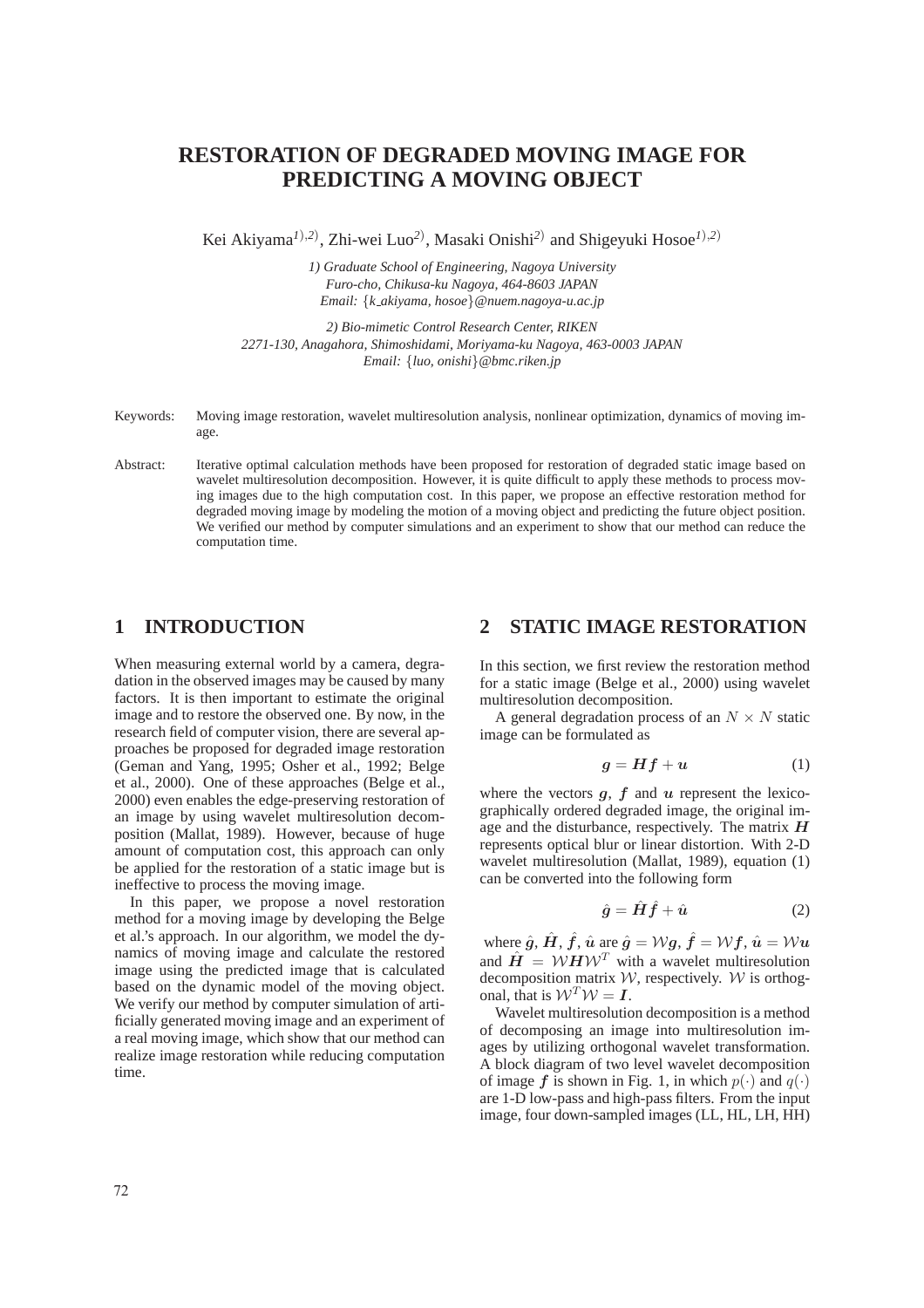

Figure 1: Two level multiresolution wavelet decomposition of an image *f*.

are obtained. Furthermore, by repeating the decomposition, we can get multiresolution images. Note that the number of the total pixels is unchanged during the decomposition.

The optimal restored image for the degradation process (2) is obtained by minimizing the next cost function about  $\hat{f}$  (Belge et al., 2000)

$$
J\left(\hat{f},\lambda\right) = \left\|\hat{g} - \hat{H}\hat{f}\right\|_{2}^{2} + \lambda_{(L,0)} \left\|\hat{f}_{(L,0)}\right\|_{p}^{p}
$$
  
+ 
$$
\sum_{l=1}^{L} \sum_{j=1}^{3} \lambda_{(l,j)} \left\|\hat{f}_{(l,j)}\right\|_{p}^{p}.
$$
 (3)

The subscript  $l$  and  $j$  denote the decomposition level and the type of the decomposed image, respectively. The optimal restored image can be obtained by calculating  $\hat{f}^*$  such that the differentiation of the cost function (3) approaches to 0. Then we get

$$
\left(\hat{\boldsymbol{H}}^T \hat{\boldsymbol{H}} + \frac{p}{2} \boldsymbol{D}^*\right) \hat{\boldsymbol{f}}^* = \hat{\boldsymbol{H}}^T \hat{\boldsymbol{g}} \tag{4}
$$

$$
D^* = \text{diag}\left[\frac{\lambda(i)}{(|\hat{f}^*(i)|^2 + \beta)^{1-p/2}}\right]_{i=1}^{N^2}
$$
 (5)

(Belge et al., 2000). Here,  $\hat{f}^*(i)$  denotes the *i*th element of  $\hat{f}^*$ ,  $\lambda(i)$  is the weight corresponds to  $\hat{f}^*(i)$ , and  $\beta(\geq 0)$  is the stabilization constant for approximation of  $L_p$  norm terms (Belge et al., 2000), respectively.

To solve this nonlinear equation, an iterative calculation method can be applied as follows (Belge et al., 2000)

$$
\left(\hat{\boldsymbol{H}}^T \hat{\boldsymbol{H}} + \frac{p}{2} \boldsymbol{D}^{(k)}\right) \hat{\boldsymbol{f}}^{(k+1)} = \hat{\boldsymbol{H}}^T \hat{\boldsymbol{g}} \tag{6}
$$

$$
\boldsymbol{D}^{(k)} = \text{diag}\left[\frac{\boldsymbol{\lambda}(i)}{(|\hat{\boldsymbol{f}}^{(k)}(i)|^2 + \beta)^{1-p/2}}\right]_{i=1}^{N^2}
$$
(7)

where the superscript  $(k)$  expresses an iteration number of times. If  $p > 1$  and  $\vec{H}$  is full rank, it is shown that the iterative calculation by (6) and (7) converges to the solution of the nonlinear equations (4) and (5)  $(f^*)$  with a suitable initial value  $\hat{f}^{(0)}$  when  $k \to \infty$ (Charbonnier et al., 1997).

The above method can remove the degradation factors while preserving local patterns of an image by assigning different weight  $\lambda_{(l,j)}$  to each decomposed image. Here,  $\lambda$  is set as a constant for simplicity.

### **3 MOVING IMAGE RESTORATION**

## **3.1 Application to the Moving Image Restoration**

In this paper, we consider the moving image restoration problem to restore a time series of original images  $(f^{[1]}, \dots, f^{[K]})$  from a degraded time series of<br>observed images  $(g^{[1]}, \dots, g^{[K]})$ . Here it is noted observed images  $(g^{[1]}, \dots, g^{[K]})$ . Here, it is noted that the superscript  $[k]$  expresses a frame number of a that the superscript  $[k]$  expresses a frame number of a moving image whereas the superscript  $(k)$  in equations (6) and (7) expressed the iteration number of times.

We suppose that a degradation process of an image is similar to the case of static image:

$$
\bm{g}^{[k]} = \bm{H} \bm{f}^{[k]} + \bm{u}^{[k]}, \qquad k = 1, \cdots, K. \tag{8}
$$

In this work, we assume  $H$  to be constant, that is, the optical blur or the distortion is independent of each frame.

Since equations (6) and (7) represent iterative calculation with a huge (order $(N^2)$ ) matrix, it requires high computational cost when applying this algorithm directly in our moving image restoration. Therefore, we assume the following properties about the original moving image and propose our approach to reduce the calculation cost.

#### **Assumption about an original image**

- 1. An original moving image consists of a foreground and a background.
- 2. The change of the background is so small so as be set as a static image.
- 3. The change of the foreground can be formulated or be approximated by known dynamics such as linear or parabolic movements as will be mentioned later.
- 4. The foreground is assumed to be a single rigid body with smoothly changing pixel value in the domain and maintain its orientation.

When the assumptions 1 and 2 hold, we can utilize the restoration result of previous frame directly as an initial estimation of the background for each frame. On the other hand, we can predict a new position of the foreground from the previous restoration result and the information about motion dynamics (assumption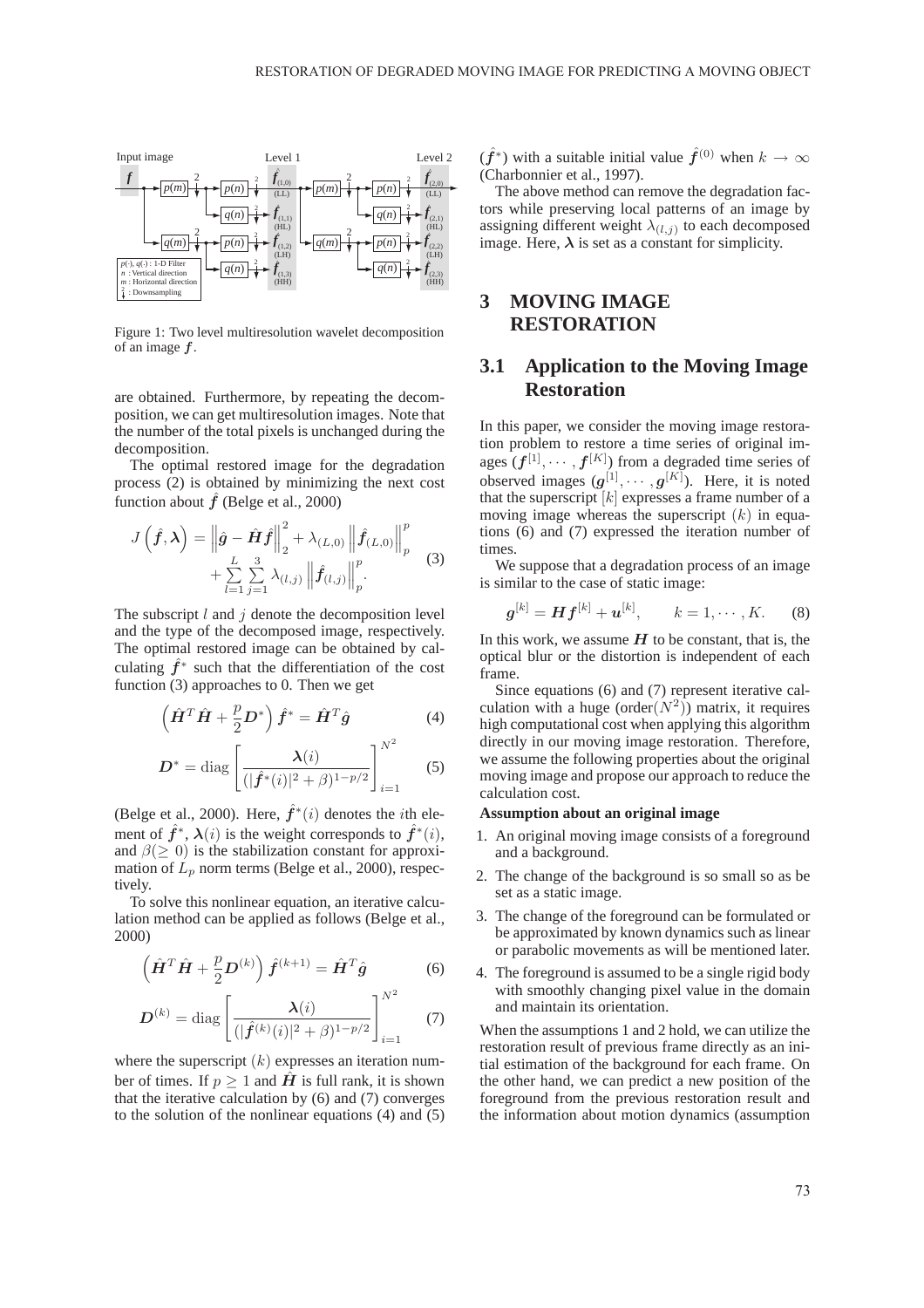

Figure 2: Overview of the proposed method at kth frame.

3) by using Kalman filter. Therefore, by using these images as an initial value in the equations (6) and (7), we can show that good restoration results can be obtained by only one time restoration calculation, in section 4. In addition, for the moving image which stood static, our algorithm agrees with the Belge et al.'s algorithm.

Based on the above description, we modify the foregoing iterative calculation (6) and (7) as follows:

$$
\left(\hat{\boldsymbol{H}}^T\hat{\boldsymbol{H}} + \frac{p}{2}\boldsymbol{D}_{pred}^{[k]}\right)\hat{\boldsymbol{f}}_{rest}^{[k]} = \hat{\boldsymbol{H}}^T\hat{\boldsymbol{g}}^{[k]}
$$
(9)

$$
\boldsymbol{D}_{pred}^{[k]} = \text{diag}\left[\frac{\lambda(i)}{(|\hat{\boldsymbol{f}}_{pred}^{[k]}(i)|^2 + \beta)^{1-p/2}}\right]_{i=1}^{N^2}.
$$
 (10)

Here,  $\hat{f}_{rest}^{[k]}$  is a restored image of kth frame in the magnetic dimension of kth wavelet domain, and  $\hat{f}_{pred}^{[k]}$  is a predicted image of kth frame. We denote a restored and a predicted images in frame. We denote a restored and a predicted images in space domain as  $f_{\text{rest}}^{[k]}$  and  $f_{\text{pred}}^{[k]}$ . A summary of our prepared method is shown in Fig. 2. The dynamics proposed method is shown in Fig. 2. The dynamics of the moving image will be formulated later and will be used to calculate the predicted image  $\hat{f}_{pred}^{[k]}$ . For a degraded image  $\hat{g}^{[k]}$ , we calculate a restored image  $f_{rest}^{[k]}$  by equations (9) and (10) using  $\hat{f}_{pred}^{[k]}$ .

### **3.2 Formulation Dynamics of Moving Image**

Based on the above assumptions, we model dynamics of an original moving image as follows. At first we define each variables.

- $f^{[k]}$  FOriginal image vector of kth frame
- $f_{mask}^{[k]}$  FOriginal moving object domain vector
- *<sup>f</sup>*bg FOriginal background image vector
- $\boldsymbol{f}_{\mathnormal{f} \mathnormal{q}}^{[k]}$ FOriginal foreground image vector

Original moving object domain vector is a vector in which pixels where the background is covered behind the moving object are 0, and the others are 1. Original foreground image vector is made by turned over with

0 and 1 of  $f_{mask}^{[k]}$ , and multiplied by the original pixel<br>value of the moving object. All the vectors are with value of the moving object. All the vectors are with  $N^2$  dimension. By the definitions, they satisfy

$$
\boldsymbol{f}^{[k]} = \text{diag} \left( \boldsymbol{f}_{bg}(1), \dots, \boldsymbol{f}_{bg}(N^2) \right) \cdot \boldsymbol{f}_{mask}^{[k]} + \boldsymbol{f}_{fg}^{[k]}.
$$
\n(11)

For transition of moving object domain  $f_{mask}^{[k]}$  with constant acceleration for an example, we get constant acceleration for an example, we get

$$
f_{mask}^{[k+1]} = T\left(v^{[k]}\right)f_{mask}^{[k]} \tag{12}
$$

$$
\left[\begin{array}{c} \boldsymbol{v}^{[k+1]} \\ \boldsymbol{a}^{[k+1]} \end{array}\right] \quad = \quad \left[\begin{array}{cc} \boldsymbol{I} & \boldsymbol{I} \\ \boldsymbol{0} & \boldsymbol{I} \end{array}\right] \left[\begin{array}{c} \boldsymbol{v}^{[k]} \\ \boldsymbol{a}^{[k]} \end{array}\right]. \tag{13}
$$

We call  $T(v^{[k]})$  a transition matrix. Vectors  $v^{[k]} =$  $(v_x^{[k]}, v_y^{[k]})^T$  and  $\boldsymbol{a}^{[k]} = (a_x^{[k]}, a_y^{[k]})^T$  are velocity and acceleration of the moving object and subscripts  $x, y$ acceleration of the moving object, and subscripts  $x, y$ express vertical and horizontal directions. From the assumption 4, we can regard transition of an moving object as a translation. Therefore, transition matrix can be expressed as follows:

$$
T\left(v^{[k]}\right) = \text{diag}\left(C_yv_y^{[k]},\ldots,C_yv_y^{[k]}\right)\cdot C_xv_x^{[k]}.\tag{14}
$$

Matrix  $C_x$  and  $C_y$  in equation (14) are following  $N^2 \times N^2$  dimension block circulant matrix and  $N \times N$ dimension circulant matrix:

$$
C_x = \begin{bmatrix} 0 & 0 & 0 & \cdots & 0 & I \\ I & 0 & 0 & \cdots & 0 & 0 \\ 0 & I & 0 & \cdots & 0 & 0 \\ \vdots & \ddots & \ddots & \ddots & \ddots & \vdots \\ 0 & \cdots & 0 & I & 0 & 0 \\ 0 & \cdots & 0 & 0 & I & 0 \end{bmatrix}
$$
(15)  

$$
C_y = \begin{bmatrix} 0 & 0 & 0 & \cdots & 0 & 1 \\ 1 & 0 & 0 & \cdots & 0 & 0 \\ 0 & 1 & 0 & \cdots & 0 & 0 \\ \vdots & \ddots & \ddots & \ddots & \ddots & \vdots \\ 0 & \cdots & 0 & 1 & 0 & 0 \\ 0 & \cdots & 0 & 0 & 1 & 0 \end{bmatrix}.
$$
(16)

Here, we express them with

 $\pmb{C}^{-v'{}^{[k]}_x}_x := \bigl(\pmb{C}_x\bigr)$  $\left[ (-1)^{v'{}^{[k]}_x}, C_y^{-v'{}^{[k]}} \right] := \left( C_y \right)$  $(-1)^{v'_{y}^{[k]}}$ in the case of  $v_x^{[k]} = -v'_x^{[k]} < 0$  or  $v_y^{[k]} = -v'_y^{[k]} < 0$ . In addition, the transition of foreground image  $f_{fg}^{[k+1]}$ is provided by the same transition matrix  $T(v^{[k]})$ .<br>Moreover we can describe the rotation or the

Moreover, we can describe the rotation or the expansion / reduction of an moving object domain by modeling the transition matrix.

## **3.3 Algorithm for Moving Image Restoration**

The moving image restoration algorithm is given as follows: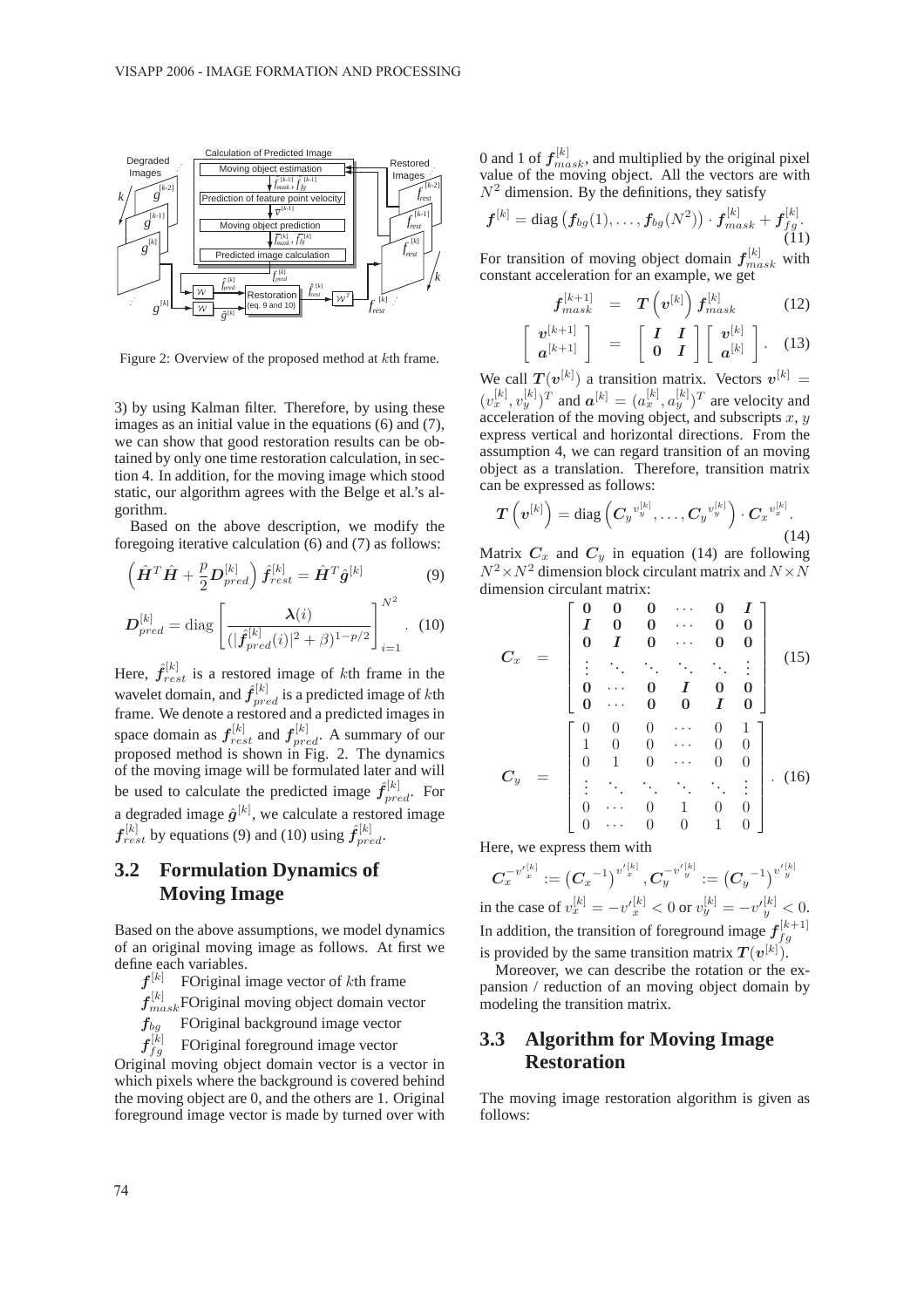$\overline{\phantom{0}}$ 

**Moving image restoration algorithm in** K **frames**

- 1. Give a predicted image  $\hat{f}_{pred}^{[1]}$  when  $k = 1$ , properly.
- 2. Calculate the restored image  $\hat{f}_{rest}^{[k]}$  by equations (9) and (10) with  $\hat{f}_{pred}^{[k]}$  for the degraded image  $\hat{g}^{[k]}$ . Calculate  $f_{rest}^{[k]} = \mathcal{W}^T \hat{f}_{rest}^{[k]}$ .
- 3. Calculate an estimation of a moving object domain  $(\tilde{\pmb{f}}_{mask}^{[k]})$  from  $\pmb{f}_{rest}^{[k]}$ .
- 4. With  $\tilde{f}_{mask}^{[k]}$ , divide  $f_{rest}^{[k]}$  into the estimated foreground  $(\tilde{f}_{bg}^{[k]})$  and background  $(\tilde{f}_{bg}^{[k]})$ . For each pixel, if  $\tilde{f}_{mask}^{[k]}[(n-1)N + m]=1$ , then  $\tilde{f}_{fg}^{[k]}[(n-1)N + m] := 0$ , and  $\tilde{f}_{bg}^{[k]}[(n-1)N+m]:=f_{rest}^{[k]}[(n-1)N+m].$ Else, if  $\tilde{f}_{mask}^{[k]}[(n-1)N + m] = 0$ , then  $\tilde{f}_{fg}^{[k]}[(n-1)N+m]:=f_{rest}^{[k]}[(n-1)N+m]$ , and  $\tilde{f}_{bg}^{[k]}[(n-1)N + m] := 0,$  $(n = 1, \cdots, N, m = 1, \cdots, N).$
- 5. Detect a certain characteristic point  $c^{[k]} = (c_x^{[k]}, c_y^{[k]})^T$  (center of gravity, for example) of  $\tilde{f}_{fg}^{[k]}$ , and calculate a predicted value ( $\bar{c}^{[k+1]}$ ) in  $k + 1$ th frame by Kalman filter. Calculate a predicted velocity  $(\bar{v}^{[k]})$  and the transition matrix  $T(\bar{v}^{[k]})$  suc-<br>cessively Calculate a predicted moving object docessively. Calculate a predicted moving object domain  $(\bar{f}_{mask}^{[k+1]})$  by:

$$
\bar{f}^{[k+1]}_{mask} := T(\bar{v}^{[k]}) \tilde{f}^{[k]}_{mask}.
$$
 (17)

- 6. Calculate the predicted foreground image  $(f_f^{[k+1]})$ using the transition matrix  $T(\bar{v}^{[k]})$  and  $\tilde{f}_{g}^{[k]}$ . Calculate the predicted background image  $(\bar{f}_{bg}^{[k+1]})$  by taking average of  $\tilde{f}_{bg}^{[l]}(l=1,\cdots,k)$  for each pixel.
- 7. With  $\bar{f}_{mask}^{[k+1]}$ ,  $\bar{f}_{fg}^{[k+1]}$  and  $\bar{f}_{bg}^{[k+1]}$  provided by steps 5 and 6, calculate the predicted image  $f_{pred}^{[k+1]}$  by the next expression corresponding to equation (11) next expression corresponding to equation (11).

$$
f_{pred}^{[k+1]} := \text{diag}\left(f_{bg}^{[k+1]}(1), \dots, f_{bg}^{[k+1]}(N^2)\right)
$$

$$
\cdot \bar{f}_{mask}^{[k+1]} + \bar{f}_{fg}^{[k+1]} (18)
$$

Calculate  $\hat{f}_{pred}^{[k+1]} = \mathcal{W} f_{pred}^{[k+1]}$ .

8. Repeat the steps 2 to 7 for  $k = 1, \dots, K$ . Terminate at step 2 for  $k = K$ .

In addition, if we could not predict it for the reasons of frame-out of the moving object or an change of the

Table 1: Parameters used in the simulation.

| value      |
|------------|
| 1.7        |
| 15dB       |
|            |
| (0.1, 0.3) |
| 1.0        |
| 1.2        |
|            |
|            |

scene, we cancel the prediction till the next moving object is observed.

Considering the limited paper length we eliminated the detailed calculations in steps 3 and 5.

### **4 SIMULATION STUDIES**

We performed a simulation of the proposed method for an artificially generated and a real moving images. The artificial moving image has known degradation parameters and we verified the performance of the proposed method quantitatively. The degradation parameters of the real moving image are unknown, so we verified it qualitatively.

## **4.1 Restoration Simulation of an Artificial Moving Image**

We generated an artificial moving image in  $128 \times 128$ pixels and 36 frames. We used a test image LAX for the background and an arbitrary-shaped object with uniform pixel value for the foreground. The foreground was supposed to move with constant velocity. We made the original moving image  $f^{[k]}$  by equation (11) and calculated its degraded moving image  $g^{[k]}$ by equation (8). In addition, we considered an optical blur for  $H$  in equation  $(8)$  and used a Gauss function of the variance  $\sigma^2 = 1.7$  with the  $9 \times 9$  discretized elements. In addition, the disturbance  $u^{[k]}$  was assumed to be a Gaussian noise of average of 0 and SN ratio of 15dB independent between each frames. In the restoration calculation, the level of the wavelet multiresolution decomposition  $(L)$  was assumed to be 3 and used the three tap wavelet (Daubechies, 1992). Besides, the parameter  $\lambda_{(l,j)}$  was set as follows (Belge et al., 2000):

$$
\lambda_{(3,0)} = \lambda_1, \quad \lambda_{(l,j)} = \lambda_2 2^{-\alpha(l-3)} (l = 1, 2, j = 1, 2, 3)
$$
 (19)

The parameters we used in the simulation are given in Table 1. The predicted image in step 1 of the proposed algorithm was assumed to be  $\hat{f}_{pred}^{[1]} = \hat{g}^{[1]}$ .<br>In addition, we did not calculate predicted images and In addition, we did not calculate predicted images and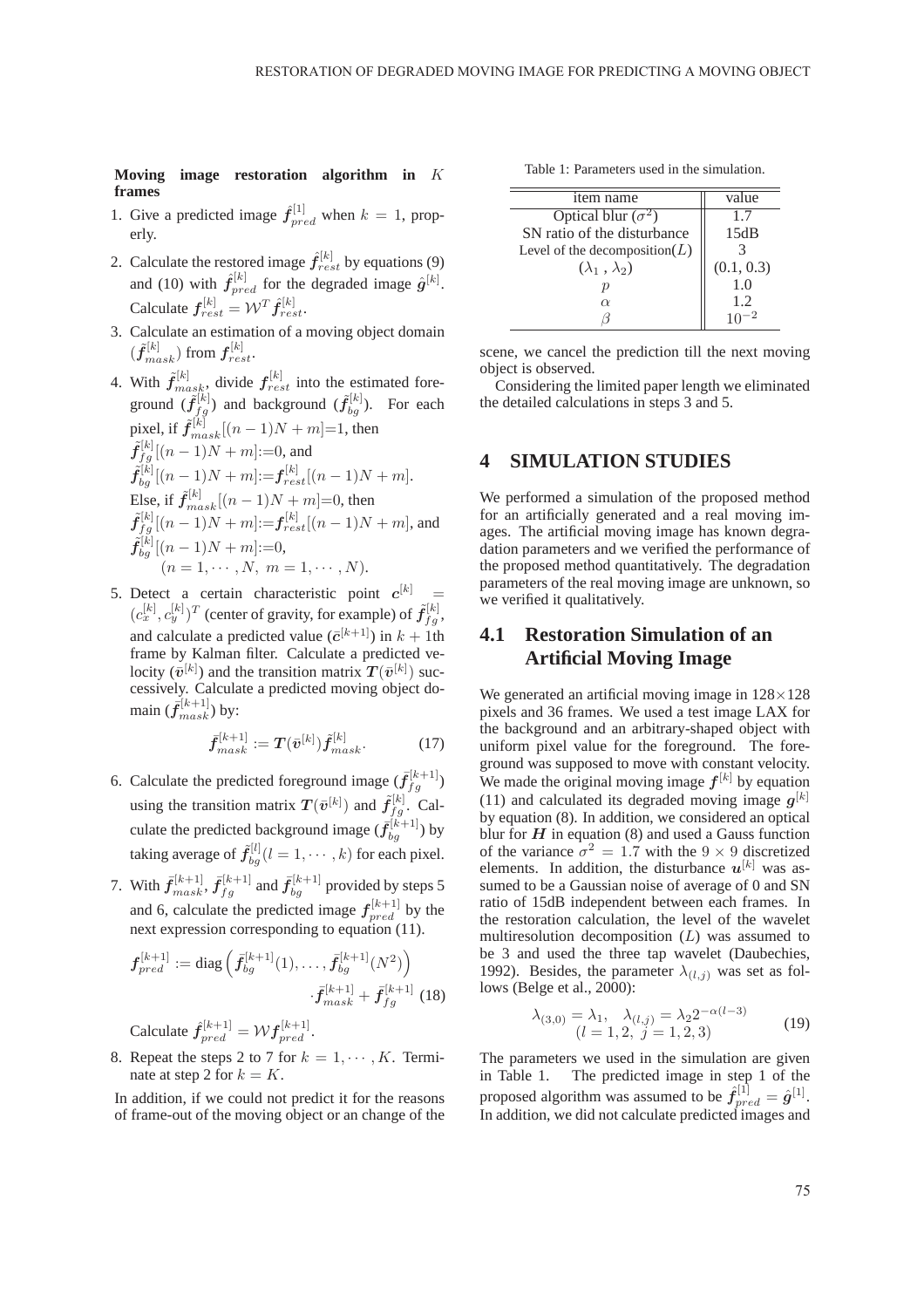| item name                                      | Proposed | Compared 1 | Compared 2 | (Belge et al., 2000) |  |  |  |
|------------------------------------------------|----------|------------|------------|----------------------|--|--|--|
| Cost value of a restored image $(\times 10^5)$ | 1.54     | 1.52       | 1.52       | 1.50                 |  |  |  |
| Cost value of an initial image $(\times 10^5)$ | 1.85     | 5.15       | 3.96       | 3.96                 |  |  |  |
| ISNR[dB]                                       | 3.27     | 3.25       | 3.14       | 2.54                 |  |  |  |
| Iterative calculation number of times          |          |            |            | 30                   |  |  |  |
| Calculation time                               | 2'38"    | 5'20''     | 5'00''     | 1:14'17"             |  |  |  |
| Prediction time (of which calc. time)          | 1, 22    |            |            |                      |  |  |  |

Table 2: Comparison of the simulation result of 32nd frame.

just set  $\hat{f}_{pred}^{[k+1]} := \hat{f}_{rest}^{[k]}$  in  $k = 1, 2$  and 3 because<br>there existed a big change in the restored images of there existed a big change in the restored images of these frames. We calculated the predicted images in the other frames.

We compared our approach with the following two cases.

- With the restored image of previous frame for the initial value, iterate calculation of equations (6) and (7) till the cost value of a restored image in the proposed method is provided in each frame (compared method 1).
- With the current degraded image for the initial value, iterate calculation of equations (6) and (7) till the cost value of a restored image in the proposed method is provided in each frame (compared method 2).

#### **4.1.1 Simulation Result for One Representative Frame**

We compare a restoration result of 32nd frame as an example here. We show numerical values of the restored images of each method in Table 2. Moreover, for reference, we also show numerical values of a restoration result of the method in which

• With the current degraded image for the initial value, iterate calculation of equations (6) and (7) till it converges in each frame (Belge et al.'s method)

in the table. Here, we judged the restored image of  $k'/\text{th}$  iteration number of times of 32nd frame  $(\hat{f}^{[32](k')}_{rest})$  to have converged when

$$
\left\| \hat{f}^{[32](k')}_{rest} - \hat{f}^{[32](k'-1)}_{rest} \right\| / \left\| \hat{f}^{[32](k'-1)}_{rest} \right\| < 5.0 \times 10^{-4}
$$

and broke off the calculation (Belge et al., 2000).

In the first and second lines of the table, we show the cost values which were calculated for a restored image or an initial image by the following cost function  $\sim$ 

$$
J\left(\hat{\boldsymbol{\eta}}^{[k]},\boldsymbol{\lambda}\right) = \left\|\hat{\boldsymbol{g}}^{[k]} - \hat{\boldsymbol{H}}\hat{\boldsymbol{\eta}}^{[k]}\right\|_{2}^{2} + \lambda_{(L,0)}\left\|\hat{\boldsymbol{\eta}}_{(L,0)}^{[k]}\right\|_{p}^{p} + \sum_{l=1}^{L}\sum_{j=1}^{3}\lambda_{(l,j)}\left\|\hat{\boldsymbol{\eta}}_{(l,j)}^{[k]}\right\|_{p}^{p} \qquad (20)
$$

corresponding to equation (3). In the second line, an initial image of each method corresponds to the predicted image (proposed method), the restored image of previous frame (compared method 1) and the current degraded image (compared method 2 and the Belge et al.'s method). The cost value of the predicted image of the proposed method is smaller than those of the initial images of the compared method 1 and 2.

In the third line, we show ISNR (Improved Signal to Noise Ratio) (Banham and Katsaggelos, 1997) calculated by the next equation:

$$
\text{ISNR} = 10 \log_{10} \frac{\left\| \boldsymbol{g}^{[k]} - \boldsymbol{f}^{[k]} \right\|^2}{\left\| \boldsymbol{f}_{rest}^{[k]} - \boldsymbol{f}^{[k]} \right\|^2} [\text{dB}]. \quad (21)
$$

ISNR of the proposed method is 3.27dB, which is an enough good restoration result. In addition, ISNR of the proposed method is similar as a result of the compared method 1, and be better than that of the compared method 2. On the other hand, ISNR of the Belge et al.'s method is smaller, however, it is good from the subjective evaluation as will be mentioned later. Such a tendency can be seen in other frames.

Furthermore, we show the iterative calculation number of times of each method in the fourth line. In the fifth line, we show the each calculation time. The prediction time in our proposed method is shown in sixth line. Since we did not predict it except the proposed method, we denote them by —. As for the proposed method, a restored image is provided by only one calculation whereas more than two times calculation were needed for the other methods. Accordingly, the calculation time of the compared methods were around twice the length of that of our proposing method. Note that 30 times of iteration were necessary for the Belge's method and the calculation time was more than one hour. In contrast, the prediction time of our method is extremely short.

We compare the restored images of each method next. We show the original image  $f^{[32]}$  in Fig. 3. A certain gray domain in the vicinity of the center of the image is a moving object. We show the degraded image  $q^{[32]}$  in Fig. 4. From the degraded image, distinction of the detail patterns in the original image is difficult.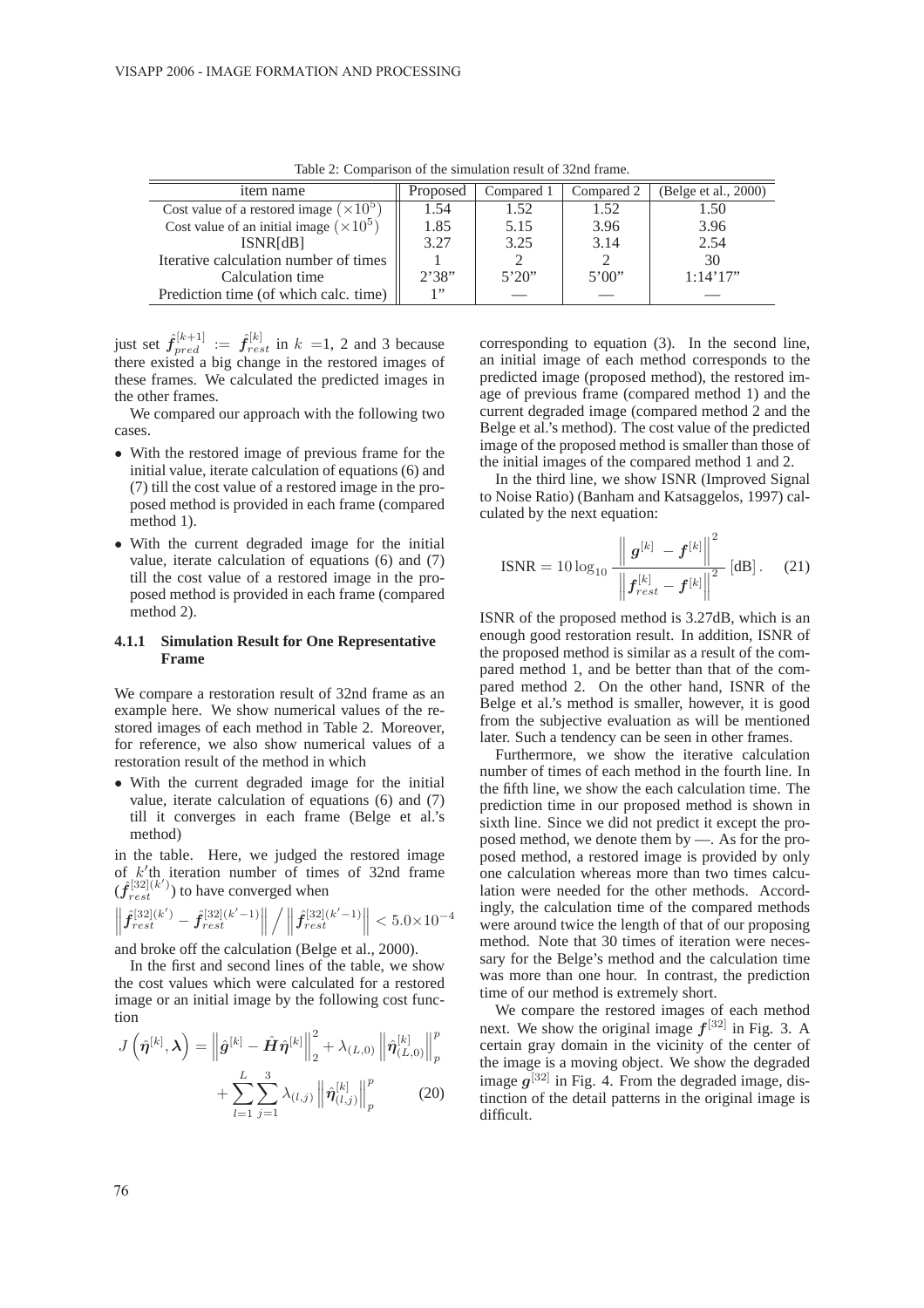



Figure 4: Degraded image

 $(g^{[32]})$ .

Figure 3: Original image  $(f^{[32]})$ .





Figure 6: Restored image (compared method 1).

Figure 5: Restored image (proposed method).



Figure 7: Squared error of Fig. 5 and Fig. 6.

Figure 8: Restored image (compared method 2).

We show the restored image  $f_{rest}^{[32]}$  by our method<br>Fig. 5. We can see that the edge in Fig. 5 is clearer in Fig. 5. We can see that the edge in Fig. 5 is clearer than those in Fig. 4, and detailed patterns in Fig. 3 appear in the restored image to some extent. On the other hand, we show the restored image of the compared method 1 in Fig. 6. Comparing Fig. 6 with Fig. 5, they are almost distinguishable subjectively. In addition, we show the squared error of Figs. 6 and 5 in Fig. 7. The squared error images express that it is black when the error is 0 and it is close to white as the error is big. The following squared error images are displayed with the same scale. In Fig. 7, most of the errors are seen only around the edge of a foreground image, and we can understand that Fig. 6 is comparatively close to Fig. 5. Furthermore, we show the restored image of the compared method 2 in Fig. 8 and the squared error of Figs. 5 and 8 in Fig. 9. Fig. 8 is





Figure 9: Squared error of Fig. 5 and Fig. 8.



Figure 10: Restored image (Belge et al.'s method).



Figure 11: Squared error of Fig. 5 and Fig. 10.

Figure 12: Predicted image  $(f_{pred}^{\left[ 32\right] })$ .

rather inferior in sharpness of the detailed patterns to Fig. 5. Since the degraded image was used for the initial image in the compared method 2, it is thought that the degradation factors were not removed, though the cost value was the same level as the proposed method. It proves this point in Fig. 9 that the comparatively large errors are seen around the edges. Moreover, we show restored image of the method by Belge et al. in Fig. 10 and the squared error image of Figs. 5 and 10 in Fig. 11. As pointed before, although ISNR is small in this method, the detailed patterns are clear generally in Fig. 10. Fig. 11 shows that there is an error in each place, yet large difference is hardly recognized by the subjective comparison between Figs. 5 and 10.

In addition, we show predicted image  $f_{\text{pred}}^{[32]}$  in Fig.<br>Except for the certain prediction errors which an-12. Except for the certain prediction errors which appears around the moving object, almost correct image is obtained.

#### **4.1.2 Evaluation of Simulation Result for a Moving Image**

We evaluate the restored images in each frame quantitatively next. We show the cost value of the restored moving image for each frame in Fig. 13 and the predicted or the initial moving images in Fig. 14. We plotted the results of the proposed method in a solid line, the compared method 1 in a dashed line and the compared method 2 in a chain line. We also plot-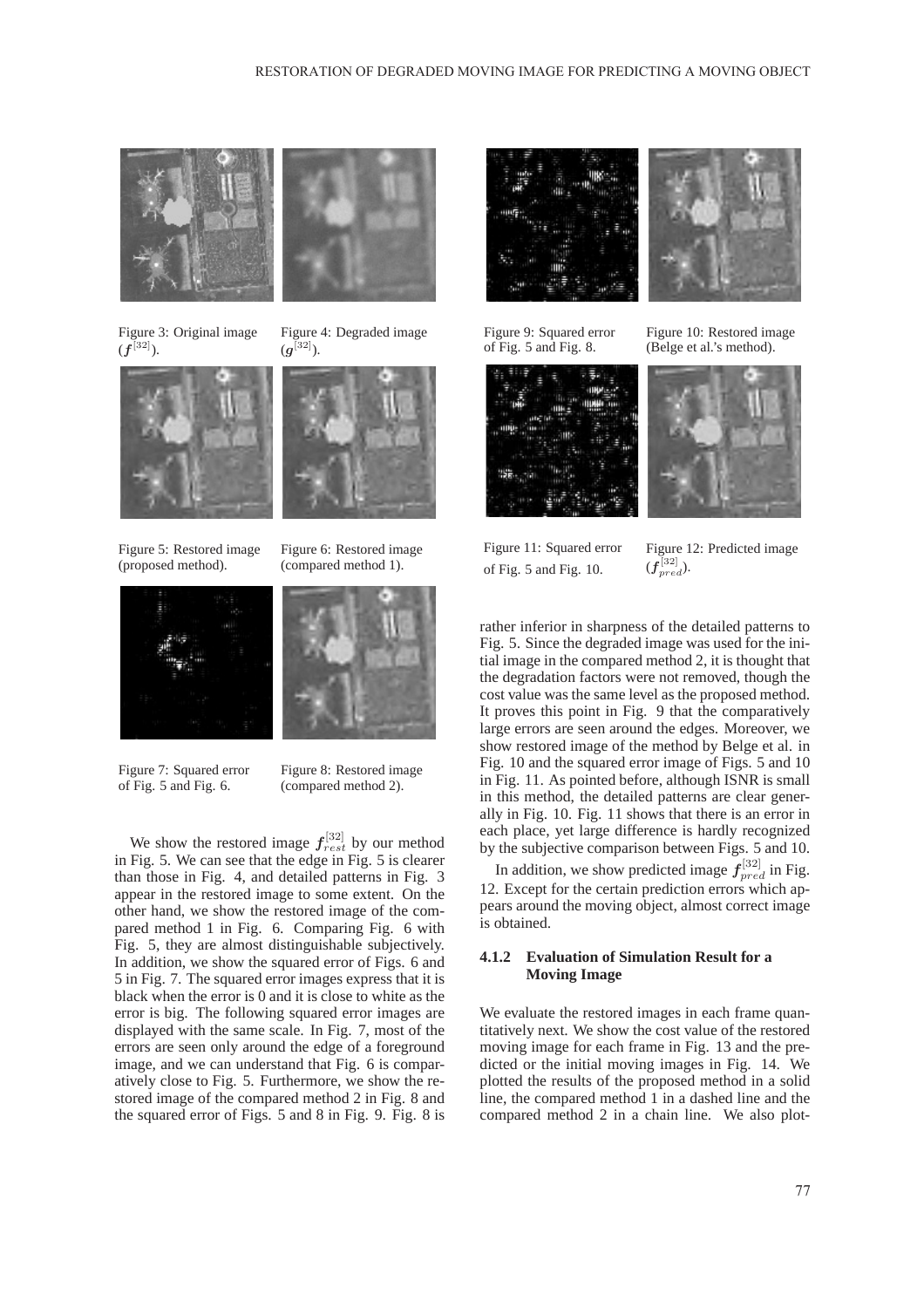| item name                                     | Proposed | Compared 1 | Compared 2 | (Belge et al., 2000) |
|-----------------------------------------------|----------|------------|------------|----------------------|
| Total iteration number of times               | 36       |            |            |                      |
| Average iterative number of times per a frame |          | 1.97       | 1.97       | 32.7                 |
| Total calculation time                        | 1:36'41" | 3:03'30"   | 2:57'38"   | 46:31'34"            |
| Prediction time (within total calc. time)     | 34"      |            |            |                      |

Table 3: Comparison of each calculation time of restoration for 36 frame.





Figure 15: Predicted value of the center of mass  $(\bar{c}^{[k]})$ .

ted the result of the Belge et al.'s method in a dotted line for reference. In Fig. 13, large differences are not recognized between each method. In addition, we show the position of center of gravity of the moving object in Fig. 15. Fig. 15(a) shows vertical direction and (b) shows horizontal direction, respectively. We plotted the true value in a chain line. The horizontal axis begins with  $k = 4$  since we did not predict until  $k = 3$ . In Fig. 14, the cost value of the predicted image in our method is almost half of that of the initial value in other methods in most frames, which the similar tendency has seen in Table 2. The reason that the cost values in 1st–3rd, 20th and 22nd frames are large is thought as follows: for the 1st–3rd frame, the previous restored image is used for an initial image directly. As for 20th and 22nd frame, we can see an larger error in a center of gravity prediction in Fig. 15(a) around these frame, so it is thought that the cost value increased by influence around the moving object domain that took the wrong prediction. However, since the domain except the moving object domain in the predicted image of these frames is predicted correctly, the cost value of the restored image of the proposed method decreased enough by one calculation.



Figure 16: ISNR of each method.

Figure 17: Iteration number of times of the compared methods.

From Fig. 15(a) and (b), the center of gravity is approximately correctly predicted in the other frames.

In addition, we show ISNR of the unknown original image and the restored image in each frame by each method in Fig. 16. ISNR of proposed method is approximately the same as the compared method 1 and 2. However, ISNR of the Belge et al.'s method is smaller than the other methods in all frames. Therefore, we understand that there is a similar tendency to the above 32nd frame in the other frame.

Furthermore, we show the iterative calculation number of times in the compared methods 1 and 2 in Fig. 17. The iteration number of times of compared methods were two or three. In Table 3, we show the total iteration number of times and calculation time for the restoration processing of 36 frames. We also show the prediction time among the calculation time in the fourth line. The total iteration number of times of the proposed method were about half of the compared methods 1 and 2, and the similar tendency is seen about the calculation time. The average prediction time in the proposed method was 1[sec] whereas the average time of one time iterative calculation was 150[sec]. Therefore, it was shown that the prediction time in proposed method is extremely smaller than that of the iterative calculation.

#### **4.1.3 Summary of Simulations**

The restoration result of our proposed method has approximately the same precision quantitatively and took about half calculation time compared to the compared method 1 and 2. From the subjective evaluation, the restored images of proposed method have same or